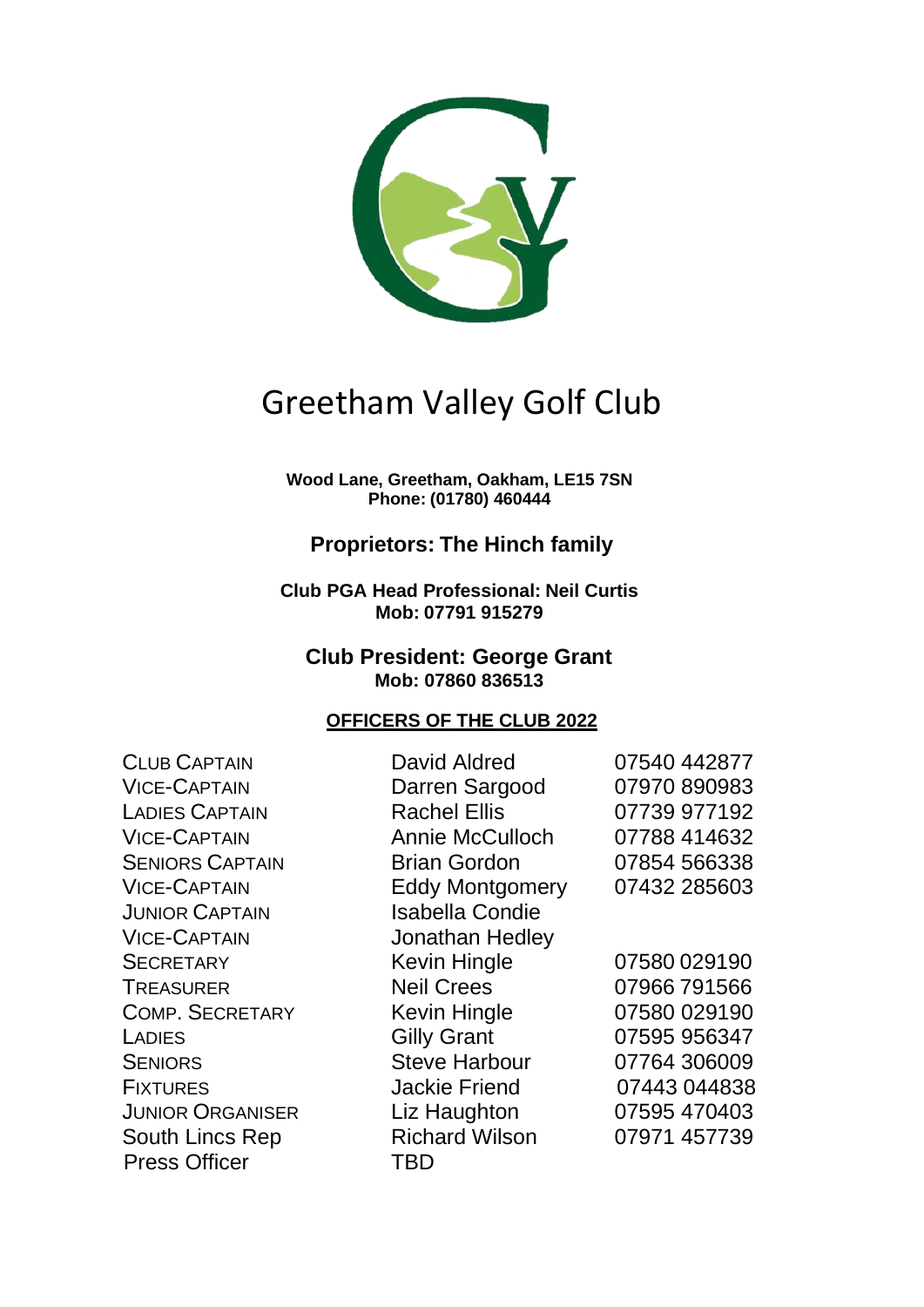## **TEAM CAPTAINS 2022**

Gents 1<sup>st</sup> Team Gents 2<sup>nd</sup> Team Ladies Scratch Team Gilly Grant 07595 956347 Ladies Handicap Team Jackie Friend 07443 044838 Juniors Scratch Team Liz Haughton 07595 470403 Gents Matches **Peter Wood** 01572 756653 Ladies Matches **Rachel Ellis** 07739 977192 Seniors Matches **Brian Gordon** 07854 566338 Mixed Matches Annie McCulloch 07788 414632

Darren Sargood 07970 890983 Darren Haughton 07785 238593

### **OTHER CLUB CONTACTS**

GVGC TEE TIMES BOOKING 01780 460444 GVGC BUGGY BOOKING 01780 460444 MEMBERS OFFICE - Competitions, Handicaps and Fixtures Phone: 01780 460420 Email: [theoffice@greethamvalley.co.uk](mailto:theoffice@greethamvalley.co.uk)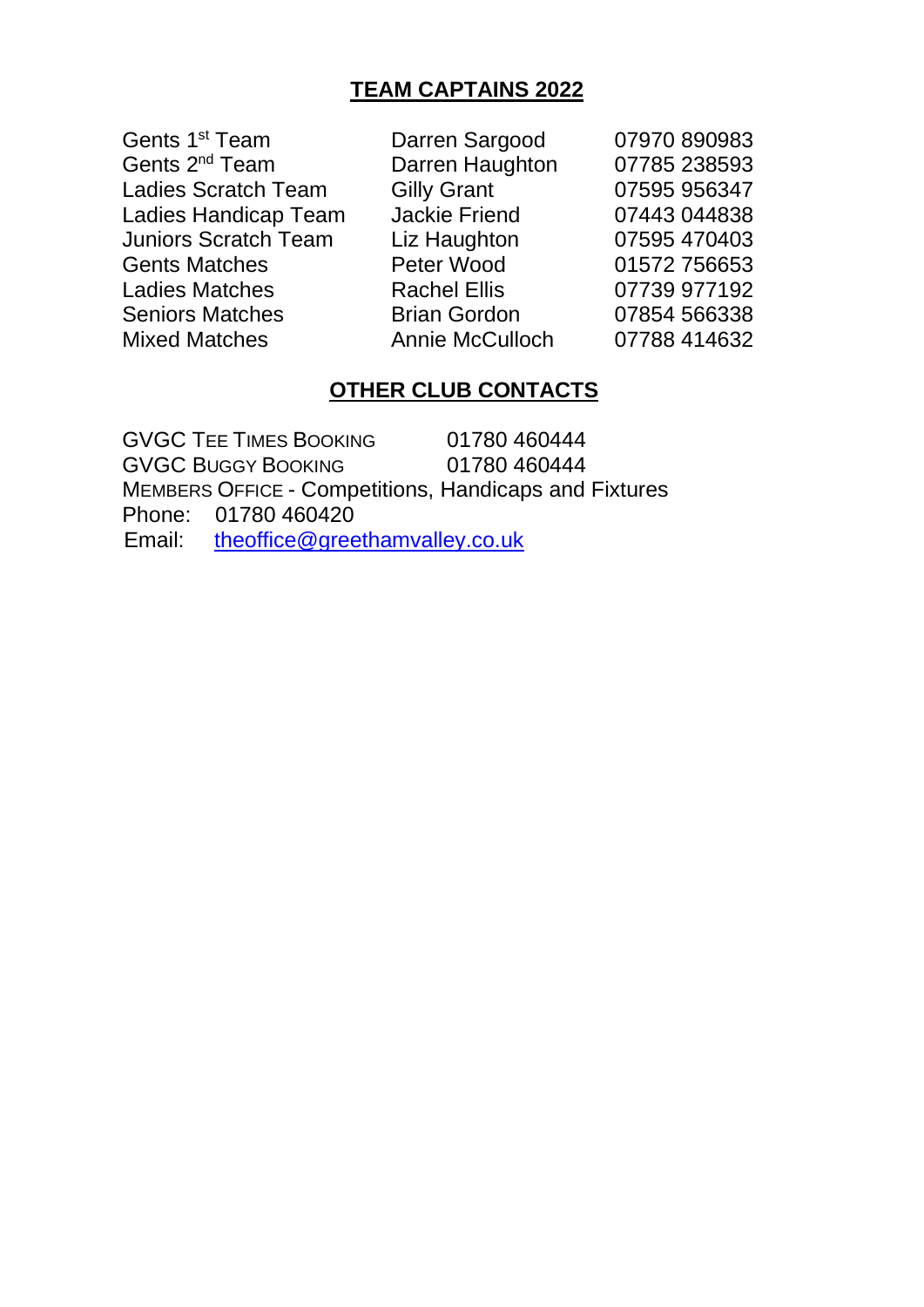|                  |        |                  | <b>April 2022</b>                    |
|------------------|--------|------------------|--------------------------------------|
| Date             | C      | <b>Tee Times</b> | <b>Event</b>                         |
| Fri 1            |        |                  |                                      |
|                  | $\vee$ | $-12:26$         | <b>MEMBERS COURSE</b>                |
| Sat 2            | $\vee$ | 12:02-12:58      | Juniors Ryder Cup                    |
|                  |        | Away 11:00       | Gents v Brampton (6)                 |
|                  | L      | $-12:26$         | <b>MEMBERS COURSE</b>                |
| Sun 3            | L      | 12:02-12:58      | Juniors Ryder Cup                    |
| Mon 4            | $\vee$ | 07:30-10:58      | Seniors Stableford (Q)               |
| Tue 5            |        |                  |                                      |
| Wed 6            | L      | 09:06-10:58      | Ladies Section - Stableford          |
| Thu <sub>7</sub> | L      | 18:02-18:18      | Juniors Roll Up                      |
|                  | L      | 09:30-10:10      | Seniors v Scraptoft (6)              |
| Fri 8            |        | Away 12:30       | Ladies Taskers v Lingdale            |
|                  | L      | $-12:26$         | <b>MEMBERS COURSE</b>                |
| Sat 9            | L      | 06:58-15:30      | Anniversary Trophy                   |
| <b>Sun 10</b>    | V      | $-12:26$         | <b>MEMBERS COURSE</b>                |
| Mon 11           | L      | 07:30-10:58      | Seniors Medal (Q)                    |
| Tue 12           |        | Away 10:00       | Seniors v Rutland Water (8)          |
| Wed 13           | V      | 09:06-10:58      | <b>Ladies Section</b>                |
| <b>Thu 14</b>    | L      | 18:02-18:18      | Juniors Roll Up                      |
| Fri 15           | $\vee$ | 08:02-12:02      | <b>Easter Pairs</b>                  |
|                  | V      | $-12:26$         | <b>MEMBERS COURSE</b>                |
| Sat 16           | V      | 08:02-12:02      | <b>Easter Pairs</b>                  |
|                  |        | Away             | SLGL 2 <sup>nd</sup> Team v Burghley |
| <b>Sun 17</b>    | L      | $-12:26$         | <b>MEMBERS COURSE</b>                |
| Mon 18           |        |                  |                                      |
|                  |        |                  |                                      |
| Tue 19           | L      | 07:30-10:58      | <b>Seniors Pairs Betterball</b>      |
| Wed 20           | L      | 09:06-10:58      | Ladies Section - Medal               |
| <b>Thu 21</b>    |        | 11:06-11:30      | Ladies y Melton Mowbray              |
|                  | L      | 18:02-18:18      | Juniors Roll Up                      |
| Fri 22           |        |                  |                                      |
| Sat 23           | V      | $-12:26$         | <b>MEMBERS COURSE</b>                |
|                  | L      | 13:30-14:10      | SLGL 1 <sup>st</sup> Team v Sleaford |
| Sun 24           | L      | $-12:26$         | <b>MEMBERS COURSE</b>                |
|                  | L      | $06:58 - 14:34$  | <b>Colin Easson Trophy</b>           |
| Mon 25           | V      | 07:30-10:58      | Seniors Stableford (Q)               |
| Tues 26          |        |                  |                                      |
| Wed 27           | V      | 09:06-10:58      | <b>Ladies Section</b>                |
|                  |        | Away 09:00       | Seniors v Thorney Lakes (6)          |
| <b>Thu 28</b>    |        | Away 12:34       | Handicap League v Lincoln B          |
|                  | L      | Shop Booking     | <b>Gents MW Stableford</b>           |
|                  | L      | 18:02-18:18      | Juniors Roll Up                      |
| Fri 29           |        |                  |                                      |
|                  | $\vee$ | $-12:26$         | <b>MEMBERS COURSE</b>                |
| Sat 30           | V      | 12:02-12:42      | Mixed v Burghley Park (6)            |
|                  |        | Away 14:15       | Scratch League v Spalding (3)        |
|                  |        |                  |                                      |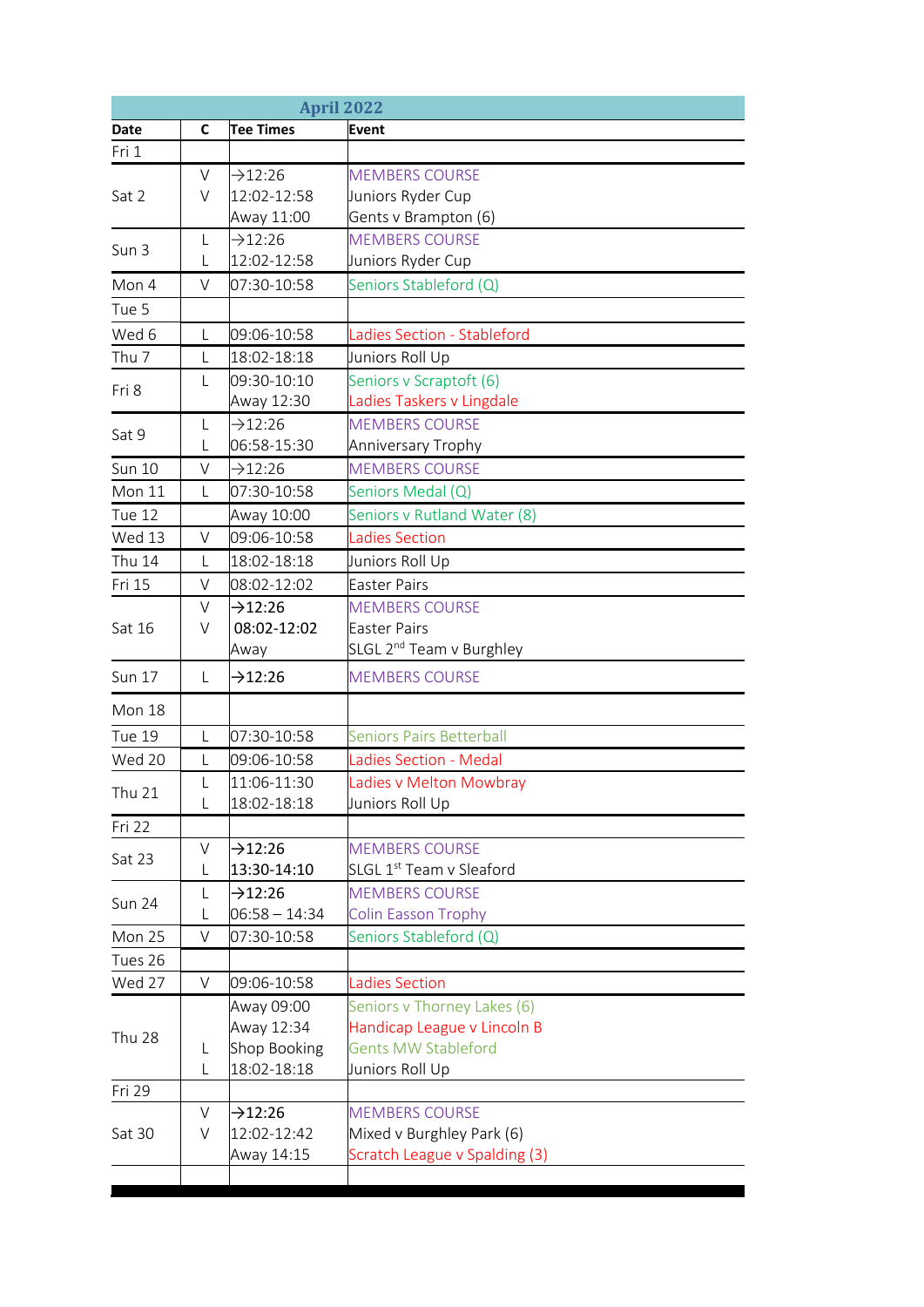|                  |                   |                          | <b>May 2022</b>                                                          |
|------------------|-------------------|--------------------------|--------------------------------------------------------------------------|
| Date             | C                 | <b>Tee Times</b>         | Event                                                                    |
| Sun 1            | L<br>$\mathbf{L}$ | $-12:26$<br>08:34-12:34  | <b>MEMBERS COURSE</b><br>Tudor Spring Foursomes/Ladies Peugeot Foursomes |
| Mon 2            | $\vee$            | 09:30-12:02              | Captains BH AM AM Comp                                                   |
| Tue 3            | L                 | 07:30-10:58              | <b>Seniors Team Stableford</b>                                           |
|                  | L                 | 09:06-10:58              | <b>Ladies Section</b>                                                    |
| Wed 4            | V                 | 11:30-11:54              | Ladies v Rothley Park                                                    |
| Thu <sub>5</sub> |                   | Away 09:30               | Seniors v Whetstone (6)                                                  |
|                  | L                 | 18:02-18:18              | Juniors Roll Up                                                          |
| Fri 6            | $\mathsf{L}$      | 17:30-28:26              | Captains Roll Up 9 holes                                                 |
|                  |                   | 712:26                   | <b>MEMBERS COURSE</b>                                                    |
|                  | $\vee$            | 11:06-11:46              | Gents v Toft (6)                                                         |
| Sat 7            | $\vee$            | Away                     | SLGL 1 <sup>st</sup> Team v Spalding                                     |
|                  |                   | Away                     | SLGL 2 <sup>nd</sup> Team v Blankney                                     |
| Sun 8            | L                 | $-212:26$                | <b>MEMBERS COURSE</b>                                                    |
|                  | L                 | 06:58-14:34              | Moore Stephens Trophy                                                    |
| Mon 9            | V                 | 07:30-10:58              | Seniors Medal (Q)                                                        |
| Tue 10           | L                 | 07:30-15:22              | LWGA Championship Day 1                                                  |
| Wed 11           | L                 | 07:30-14:18              | LWGA Championship Day 2                                                  |
|                  | V                 | 09:06-10:58              | <b>Ladies Section</b>                                                    |
| <b>Thu 12</b>    | L                 | 07:30-13:22              | LWGA Championship Day 3                                                  |
|                  | L                 | 18:02-18:18              | Juniors Roll Up                                                          |
| Fri 13           |                   | <b>ALL DAY</b>           | <b>Gents Captains Away Day</b>                                           |
|                  | L                 | 17:30-18:26              | Captains Roll Up 9 holes                                                 |
| Sat 14           | V                 | $\rightarrow$ 12:26      | <b>MEMBERS COURSE</b>                                                    |
|                  | L                 | 14:02-14:36              | Clarke Chapman Junior v Burghley                                         |
| <b>Sun 15</b>    | L<br>L            | $-312:26$<br>11:30-11:54 | <b>MEMBERS COURSE</b><br>Handicap League v Lincoln B                     |
| Mon 16           | V                 | 07:30-10:58              | Seniors Jubilee Trophy                                                   |
|                  | L                 | 14:02-15:14              | Ladies Over 60                                                           |
| Tue 17           | L                 | 16:26-17:22              | Ladies 9-hole                                                            |
|                  |                   | 19:30                    | Ladies Supper - Lake View                                                |
| Wed 18           | V                 | 09:06-10:58              | Ladies Section - Stableford                                              |
| <b>Thu 19</b>    | L                 | 18:02-18:18              | Juniors Roll Up                                                          |
|                  |                   | Away 09:00               | Seniors v Burghley Park (6)                                              |
| Fri 20           | L                 | $16:26 - 18:26$          | R&A 9-hole Challenge                                                     |
|                  | L                 | $\rightarrow$ 12:26      | <b>MEMBERS COURSE</b>                                                    |
| Sat 21           |                   | Away                     | SLGL 1 <sup>st</sup> Team v Stoke Rochford                               |
|                  | L                 | 13:06-13:46              | SLGL 2 <sup>nd</sup> Team v Stoke Rochford                               |
| <b>Sun 22</b>    | $\vee$            | $\rightarrow$ 12:26      | <b>MEMBERS COURSE</b>                                                    |
|                  | V                 | 08:34-13:54              | Rover Cup Gents/Ladies                                                   |
| Mon 23           | L                 | 07:30-10:58              | Seniors Stableford (Q)                                                   |
| Tue 24           | L                 | 12:02-12:26              | Handicap League v Sleaford (4)                                           |
| Wed 25           | L                 | 09:06-10:58              | <b>Ladies Section - Medal</b>                                            |
|                  |                   | Away 11:30               | Ladies v Burghley Park                                                   |
| <b>Thu 26</b>    | L                 | Shop Booking             | Gents MW Stableford                                                      |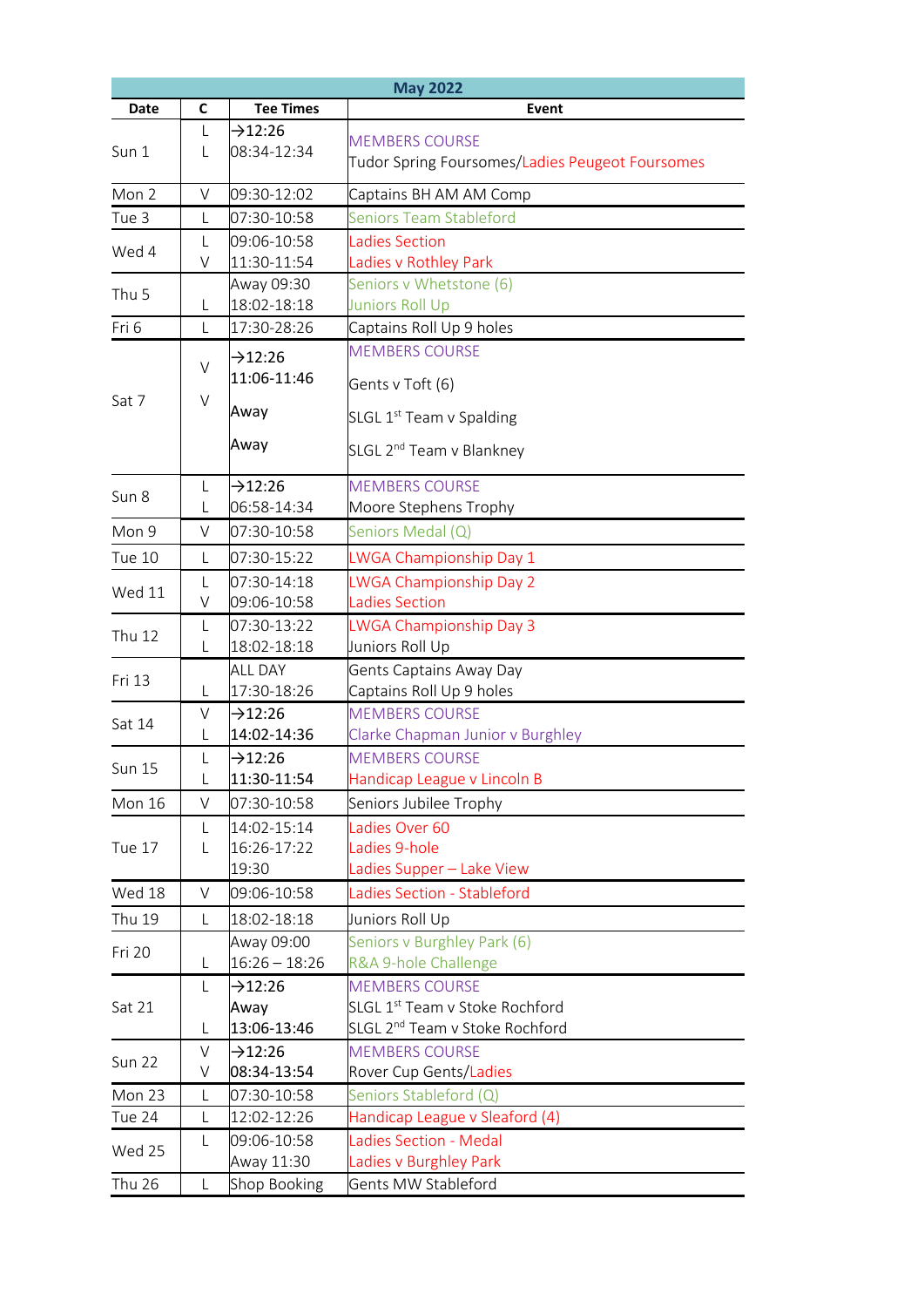|               |   | 18:02-18:18         | Juniors Roll Up                           |
|---------------|---|---------------------|-------------------------------------------|
|               |   | Away 11:30          | Ladies 4-Way Match @ Melton Mowbray       |
| Fri 27        |   | 17:06-17:22         | Elsham Trophy Scratch v Burghley Park (3) |
|               |   | 17:30-18:26         | Captains Roll Up 9 holes                  |
| Sat 28        |   | $\rightarrow$ 12:26 | <b>MEMBERS COURSE</b>                     |
|               |   | 13:06-13:22         | Ladies Scratch League v Woodhall Spa (3)  |
| <b>Sun 29</b> | V | $\rightarrow$ 12:26 | <b>MEMBERS COURSE</b>                     |
| <b>Mon 30</b> |   | 07:30-10:58         | Seniors Strokeplay (Q)                    |
| <b>Tue 31</b> |   | $08:18 - 10:58$     | <b>Adult/Junior Open</b>                  |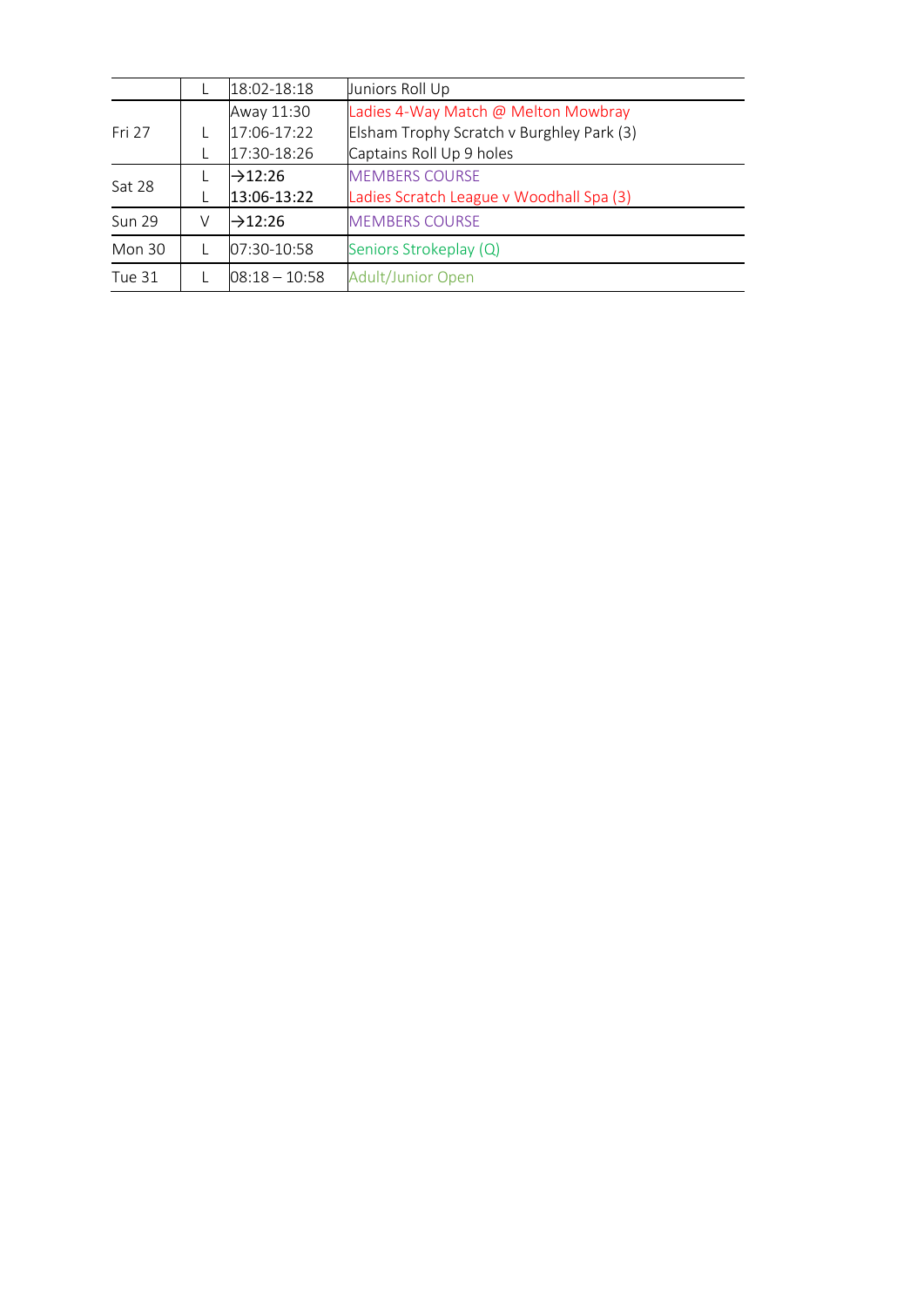|                  |             |                                    | <b>June 2022</b>                            |
|------------------|-------------|------------------------------------|---------------------------------------------|
| Date             | C           | <b>Tee Times</b>                   | Event                                       |
| Wed 1            | L           | 09:06-10:58                        | <b>Ladies Section</b>                       |
| Thu <sub>2</sub> |             |                                    |                                             |
| Fri 3            | L           | 06:58-09:54                        | <b>Grants Greensomes</b>                    |
|                  | $\vee$      | $-12:26$                           | <b>MEMBERS COURSE</b>                       |
|                  | V           | 09:30-10:34                        | Ladies L And Over Trophy                    |
| Sat 4            | L           | 13:14-13:54                        | SLGL 1 <sup>st</sup> Team v Belton Park     |
|                  |             | Away                               | SLGL 2 <sup>nd</sup> Team v Belton Park     |
| Sun 5            | L           | $-12:26$                           | <b>MEMBERS COURSE</b>                       |
|                  | L           | 06:58-12:26                        | Southwell Salver                            |
| Mon 6            | V           | 07:30-10:58                        | Seniors Stan Houlden Trophy                 |
| Tues 7           | L           | 17:06-17:22                        | Elsham Trophy Sratch Foursomes v Toft (3)   |
|                  | $\vee$      | 09:06-10:58                        | <b>Ladies Section</b>                       |
| Wed 8            |             | Away 09:30                         | Seniors v Humberstone (6)                   |
|                  |             | Away 11:30                         | Ladies v Thorney Lakes                      |
| Thu 9            | V           | Shop Booking                       | Gents MW Stableford                         |
|                  | L           | 18:02:18:18                        | Juniors Roll Up                             |
| Fri 10           | L           | $17:30 - 18:26$                    | Captains Roll Up 9 holes                    |
|                  | V           | $-12:26$                           | <b>MEMBERS COURSE</b>                       |
| Sat 11           |             | Away 13:00                         | Gents v Spalding (6)                        |
|                  | L           | 13:06-13:46                        | SLGL 2 <sup>nd</sup> Team v Spalding        |
|                  | L           | 14:10-14:26                        | Ladies Scratch League v Belton Park (3)     |
|                  |             |                                    | Mixed - Ladies - Seniors - KO Rd 1 Complete |
| <b>Sun 12</b>    | L           | $\rightarrow$ 12:26<br>09:06-13:06 | <b>MEMBERS COURSE</b><br>PING Mixed 4BBB    |
| Mon 13           | L<br>$\vee$ | $07:30 - 10:58$                    | Seniors Pairs Greensomes                    |
| Tue 14           | V           | 09:30-10:26                        | Seniors v Toft (8)                          |
| Wed 15           | L           | 09:06-10:58                        | Ladies Section - Stableford                 |
| <b>Thu 16</b>    | L           | 18:02-18:18                        | Juniors Roll Rup                            |
|                  |             | Away 11:00                         | Ladies v Toft                               |
| Fri 17           | L           | $17:30 - 18:26$                    | Captains Roll Up 9 holes                    |
|                  | L           | $-12:26$                           | <b>MEMBERS COURSE</b>                       |
|                  |             | Away 12:00                         | Gents v Toft (6)                            |
| Sat 18           |             | Away                               | SLGL 1 <sup>st</sup> Team v Burghley Park   |
|                  | L           | 13:06-13:46                        | SLGL 2 <sup>nd</sup> Team v Burghley Park   |
|                  | $\vee$      | $-12:26$                           | <b>MEMBERS COURSE</b>                       |
| <b>Sun 19</b>    |             | Away 13:00                         | Mixed v Belton Woods (6)                    |
|                  | L           | 07:30-10:58                        | Seniors Medal (Q)                           |
| Mon 20           | L           | 11:30-11:54                        | Handicap League v Burghley Park B (4)       |
| Tue 21           |             |                                    |                                             |
|                  | L           | 09:06-10:58                        | <b>Ladies Section</b>                       |
| Wed 22           |             | Away 11:30                         | Ladies v Stoke Rochford                     |
|                  | L           | Shop Booking                       | <b>Gents MW Medal</b>                       |
| <b>Thu 23</b>    |             | Away 09:15                         | Seniors v Melton Mowbray (6)                |
|                  | L           | 18:02-18:18                        | Juniors Roll UP                             |
| Fri 24           | L           | $17:30 - 18:26$                    | Captains Roll Up 9 holes                    |
| Sat 25           | V           | $-12:26$                           | <b>MEMBERS COURSE</b>                       |
| <b>Sun 26</b>    | L           | $-12:26$                           | <b>MEMBERS COURSE</b>                       |
|                  |             |                                    |                                             |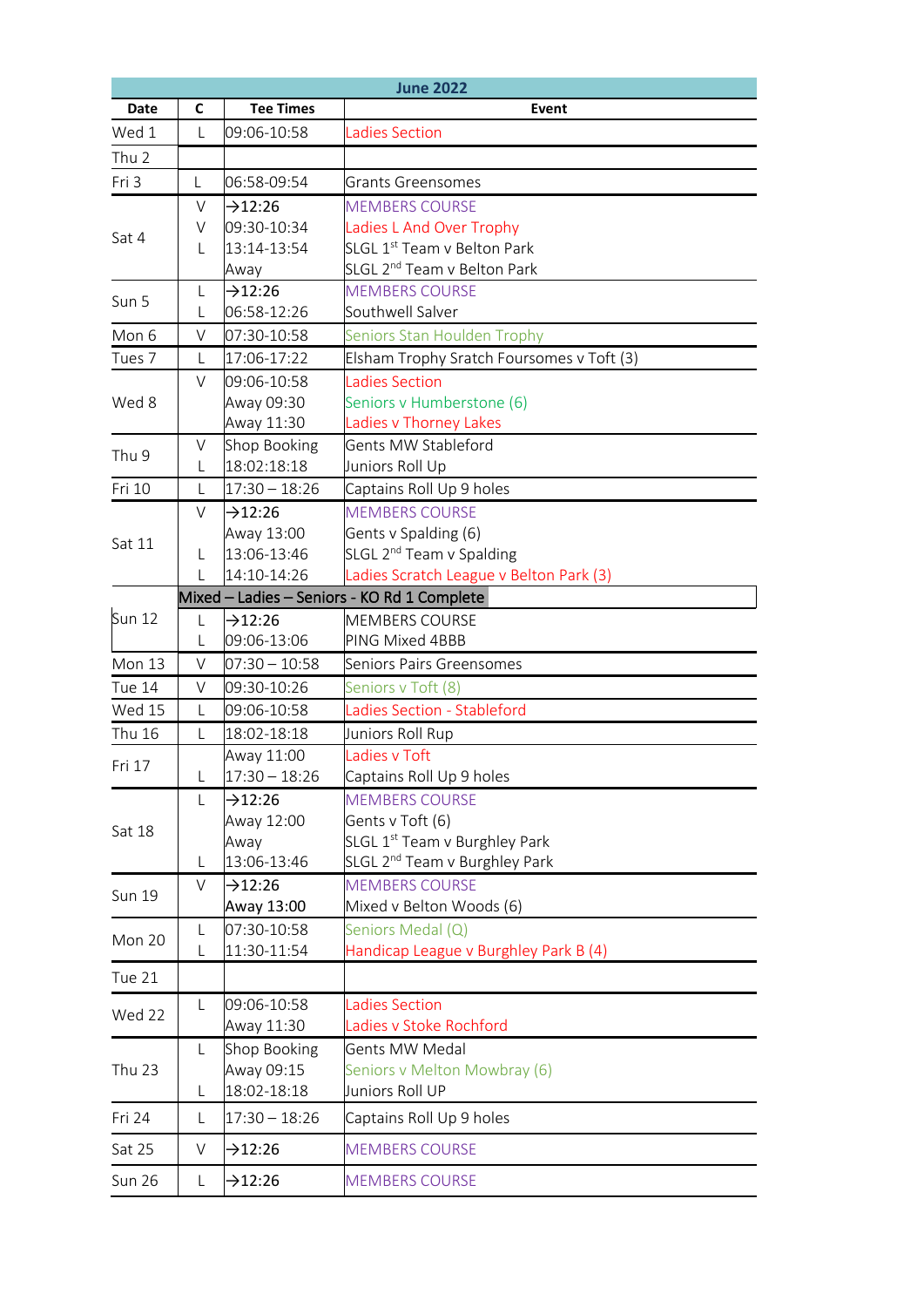|                  | L            | 06:58-14:34                        | Sturgess Volvo & Gill Christie                            |
|------------------|--------------|------------------------------------|-----------------------------------------------------------|
| Mon 27           | V            | 07:30-10:58                        | Seniors Stableford (Q)                                    |
| Tue 28           |              |                                    |                                                           |
| Wed 29           | L            | 09:06-10:58                        | <b>Ladies Section - Medal</b>                             |
| <b>Thu 30</b>    | L            | 18:02-18:18                        | Juniors Roll Up                                           |
|                  |              |                                    | <b>July 2022</b>                                          |
| <b>Date</b>      | C            | <b>Tee Times</b>                   | Event                                                     |
| Fri 1            | L            | $17:30 - 18:26$                    | Captains Roll Up 9 holes                                  |
|                  | L            | $\rightarrow$ 12:26                | <b>MEMBERS COURSE</b>                                     |
|                  |              | Away                               | SLGL 1st Team v Sleaford                                  |
| Sat 2            | L            | 13:06-13:46                        | SLGL 2 <sup>nd</sup> Team v Blankney                      |
|                  | L            | 14:10-14:26                        | Ladies Scratch League v Spalding (3)                      |
| Sun 3            | V            | $-12:26$                           | <b>MEMBERS COURSE</b>                                     |
| Mon 4            | L            | 07:30-10:58                        | <b>Seniors Team Stableford</b>                            |
| Tue 5            |              |                                    |                                                           |
|                  | V            | 09:06-10:58                        | <b>Ladies Section</b>                                     |
| Wed 6            | L            | 09:30-10:10                        | Seniors v Belton Woods (6)                                |
| Thu <sub>7</sub> | L            | 18:02-18:18                        | Juniors Roll Up                                           |
| Fri 8            | L            | $17:30 - 18:26$                    | Captains Roll Up 9 holes                                  |
|                  |              |                                    |                                                           |
| Sat 9            | L            | $\rightarrow$ 12:26<br>06:58-14:34 | <b>MEMBERS COURSE</b>                                     |
|                  | L<br>V       | $-12:26$                           | Lime&Stone Trophy / Pat Holloway<br><b>MEMBERS COURSE</b> |
| <b>Sun 10</b>    | V            | 09:06-11:22                        | Ladies & Gents Greensomes                                 |
| Mon 11           | L            | 07:30-10:58                        | Senior Championship Rd 1                                  |
| Tue 12           |              |                                    |                                                           |
|                  | $\mathsf{L}$ | 09:06-10:58                        | Ladies Section - Stableford                               |
| Wed 13           |              | Away 10:45                         | Ladies v Rutland Water (4)                                |
| <b>Thu 14</b>    | L            | 18:02-18:18                        | Juniors Roll Up                                           |
|                  | L            | $10:26 - 11:30$                    | Veterans Cup                                              |
| Fri 15           | L            | $17:30 - 18:26$                    | Captains Roll Up 9 holes                                  |
|                  |              | $-12:26$                           | <b>MEMBERS COURSE</b>                                     |
|                  | $\vee$       | 13:06-13:46                        | SLGL 1 <sup>st</sup> Team v Spalding                      |
| Sat 16           | L            | Away                               | SLGL 2 <sup>nd</sup> Team v Spalding                      |
|                  |              | Away 12:00                         | Handicap League v Sleaford (4)                            |
|                  |              | Away 13:00                         | Gents v Nene Park (6)                                     |
|                  |              |                                    | Mixed - Ladies - Seniors - KO Rd 2 Complete               |
|                  | L            | $-12:26$                           | <b>MEMBERS COURSE</b>                                     |
| Sun 17           | L            | 06:58-09:30                        | 19+ Gents Championship                                    |
|                  | L            | 09:38-10:50                        | <b>Bunny Cup</b>                                          |
| Mon 18           | V            | 07:30-10:58                        | Seniors Championship Rd 2                                 |
| <b>Tue 19</b>    |              |                                    |                                                           |
| Wed 20           | V            | 09:06-10:58                        | <b>Ladies Section</b>                                     |
|                  | V            | 10:02-10:42                        | Seniors v Lingdale (6)                                    |
|                  | L            | Shop Booking                       | <b>Gents MW Medal</b>                                     |
| <b>Thu 21</b>    |              | Away 13:00                         | Handicap League v Burghley Park B (4)                     |
|                  | L            | 18:02-18:18                        | Juniors Roll Up                                           |
| Fri 22           | L            | 17:30-18:26                        | Captains Roll Up 9 holes                                  |
| Sat 23           | V            | $\rightarrow$ 12:26                | <b>MEMBERS COURSE</b>                                     |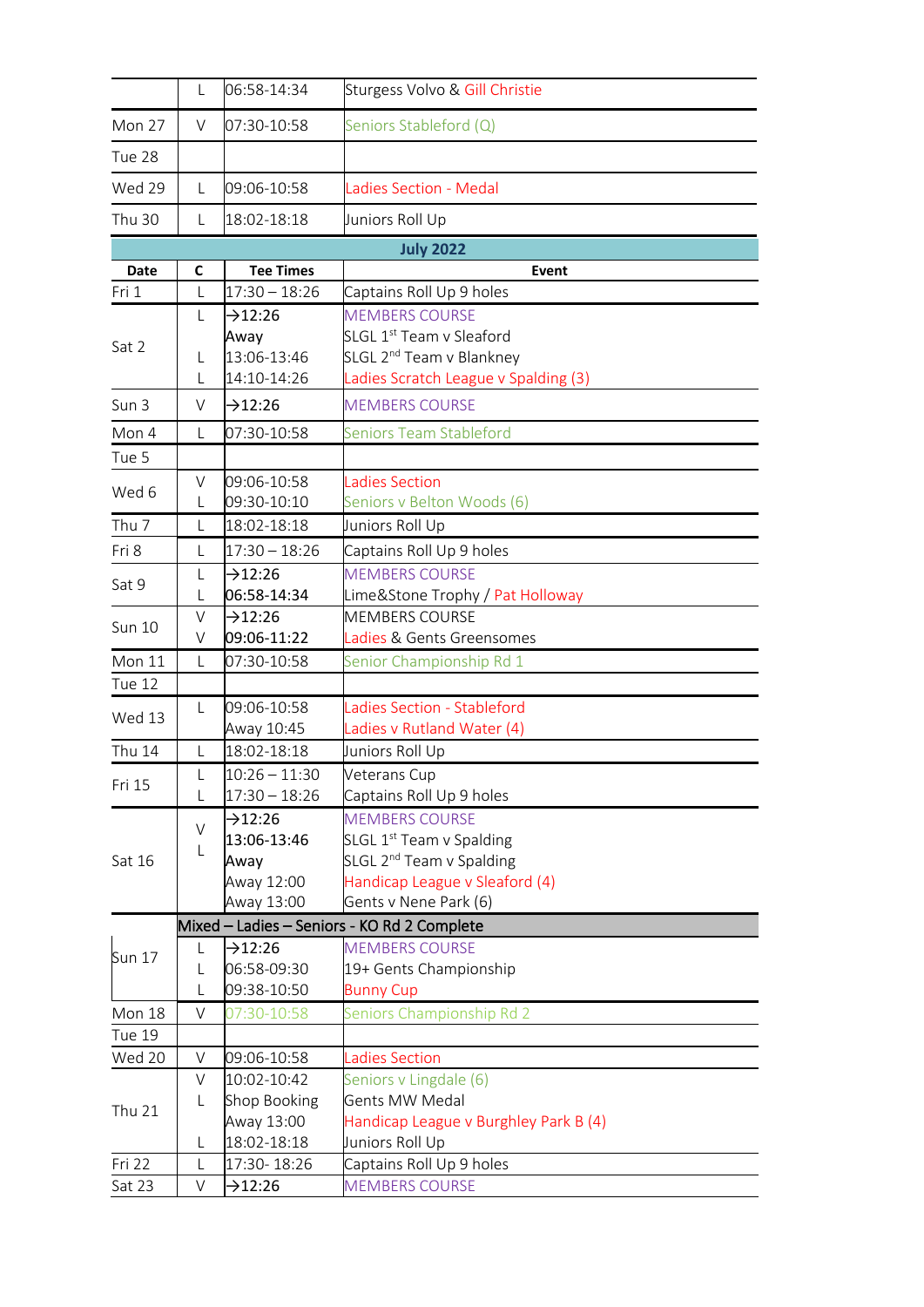|               | V      | 06:58-14:02         | Gents 0-18 / Ladies Championship Rd 1      |
|---------------|--------|---------------------|--------------------------------------------|
| <b>Sun 24</b> | L      | $\rightarrow$ 12:26 | <b>MEMBERS COURSE</b>                      |
|               | L      | 06:58-12:02         | Gents 0-18 / Ladies Championship Rd 2      |
| <b>Mon 25</b> | V      | 07:30-10:58         | Seniors Stableford (Q)                     |
| <b>Tue 26</b> | V      | 09:30-10:42         | Juniors Championship Rd 1                  |
|               |        | 14:02-15:14         | Juniors Championship Rd 2                  |
| Wed 27        |        | 09:06-10:58         | Ladies Section - Medal                     |
| <b>Thu 28</b> | V      | 10:02-10:42         | Seniors v Market Harborough (6)            |
|               | L      | 18:02-18:18         | Juniors Roll Up                            |
| Fri 29        | L      | $17:30 - 18:26$     | Captains Roll Up 9 holes                   |
|               | L      | $\rightarrow$ 12:26 | <b>MEMBERS COURSE</b>                      |
| Sat 30        | L      | 13:06-13:46         | <b>SLGL 1st Team v Stoke Rochford</b>      |
|               |        | Away                | SLGL 2 <sup>nd</sup> Team v Stoke Rochford |
| <b>Sun 31</b> | $\vee$ | $\rightarrow$ 12:26 | <b>MEMBERS COURSE</b>                      |
|               | $\vee$ | SG 09:00            | Captains Day - Pairs Betterball            |
|               |        |                     |                                            |
|               |        |                     |                                            |

| August 2022   |        |                  |                                          |
|---------------|--------|------------------|------------------------------------------|
| <b>Date</b>   | C      | <b>Tee Times</b> | Event                                    |
| Mon 1         | L      | 07:30-10:50      | <b>Seniors Texas Scramble</b>            |
| Tue 2         |        |                  |                                          |
|               | L      | 09:06-10:58      | <b>Ladies Section</b>                    |
| Wed 3         |        | Away 09:30       | Seniors v Nene Park (6)                  |
| Thu 4         | L      | 11:46-12:10      | Ladies v Elton Furze (4)                 |
|               | L      | 18:02-18:18      | Juniors Roll Up                          |
| Fri 5         | L      | 17:30-18:26      | Captains Roll Up 9 holes                 |
|               |        | $1:10$ Away      | Ladies Scratch League v Woodhall Spa (3) |
| Sat 6         | $\vee$ | $-12:26$         | <b>MEMBERS COURSE</b>                    |
|               | L      | 13:06-13:46      | SLGL 2 <sup>nd</sup> Team v Sleaford     |
| Sun 7         | L      | $-312:26$        | <b>MEMBERS COURSE</b>                    |
|               | L      | 12:02-12:42      | Mixed v Toft (6)                         |
| Mon 8         | $\vee$ | 07:30-10:58      | Seniors Medal (Q)                        |
| Tue 9         |        |                  |                                          |
| <b>Wed 10</b> | $\vee$ | 09:06-10:58      | Ladies Section - Stableford              |
| <b>Thu 11</b> | $\vee$ | Shop Booking     | Gents MW Stableford                      |
|               | L      | 18:02-18:18      | Juniors Roll Up                          |
| Fri 12        | L      | $17:30 - 18:26$  | Captains Roll Up 9 holes                 |
|               | L      | $-212:26$        | <b>MEMBERS COURSE</b>                    |
| Sat 13        |        | Away             | SLGL 1st Team v Belton Park              |
|               | L      | 13:06-13:46      | SLGL 2 <sup>nd</sup> Team v Belton Park  |
|               | V      | $-212:26$        | <b>MEMBERS COURSE</b>                    |
| <b>Sun 14</b> | V      | 11:06-11:46      | Gents v Brampton (6)                     |
| <b>Mon 15</b> |        |                  | MAINTENANCE WEEK                         |
| <b>Tue 16</b> |        |                  | <b>MAINTENANCE WEEK</b>                  |
| Wed 17        |        |                  | MAINTENANCE WEEK                         |
| <b>Thu 18</b> |        |                  | MAINTENANCE WEEK                         |
| Fri 19        |        |                  | MAINTENANCE WEEK                         |
|               | L      | $-212:26$        | <b>MEMBERS COURSE</b>                    |
| Sat 20        | L      | 09:30-10:10      | Ladies Daily Mail Qualifier              |
|               |        | Away 14:00       | Gents v Burghley Park (8)                |
| <b>Sun 21</b> | $\vee$ | $-312:26$        | <b>MEMBERS COURSE</b>                    |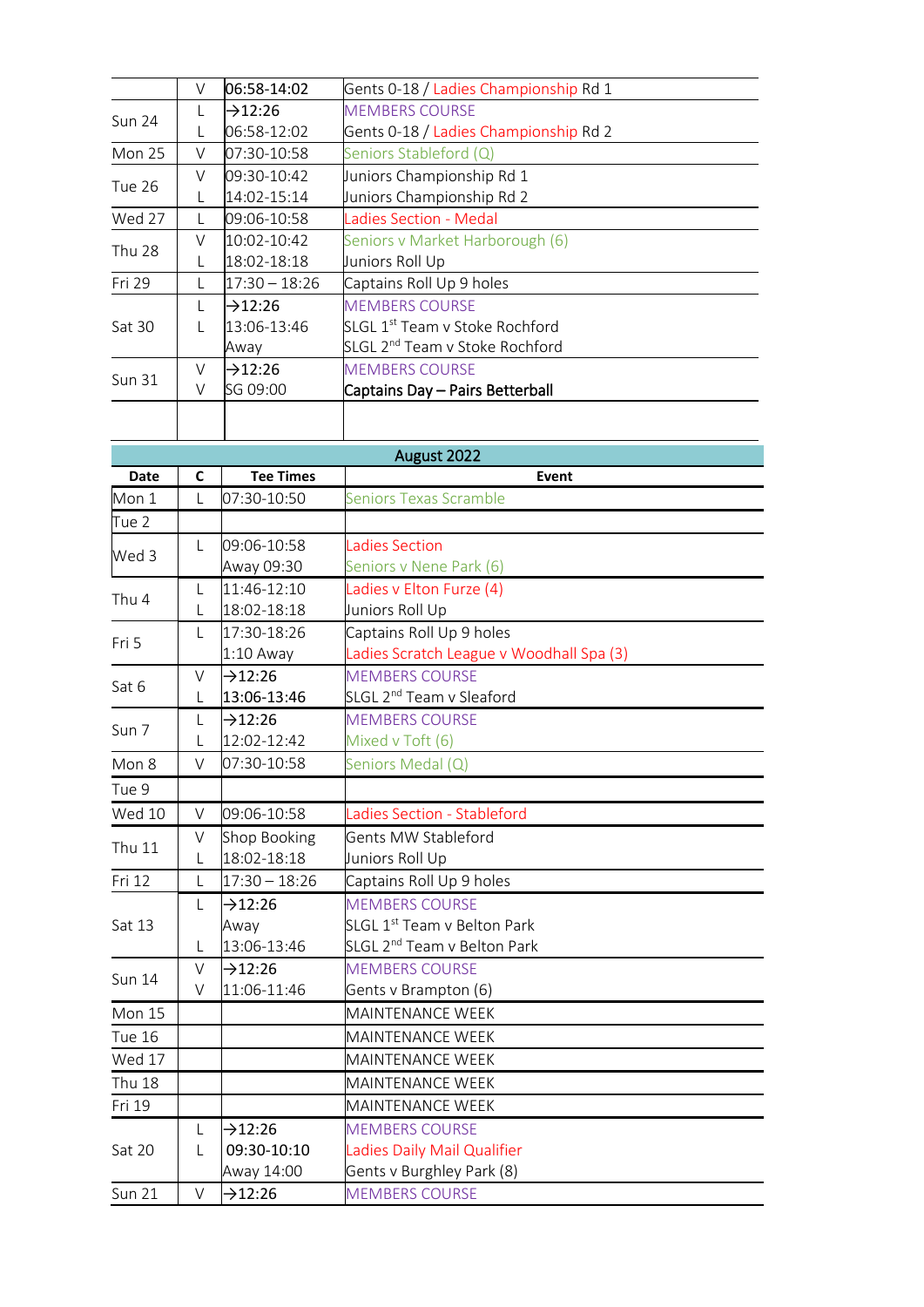| Mon 22           | L      | 07:30-10:58                 | <b>Seniors Section</b>                                    |
|------------------|--------|-----------------------------|-----------------------------------------------------------|
| Tue 23           |        |                             |                                                           |
| Wed 24           | L      | 09:06-10:58                 | <b>Ladies Section - Medal</b>                             |
|                  | L      | Shop Booking                | Gents MW Medal                                            |
| <b>Thu 25</b>    | L      | 18:02-18:18                 | Juniors Roll Up                                           |
| Fri 26           |        | Away 13:00                  | Ladies v Spalding                                         |
|                  | L      | 17:30-18:26                 | Captains Roll Up                                          |
|                  | V      | $-312:26$                   | <b>MEMBERS COURSE</b>                                     |
| Sat 27           | V      | 09:06-11:30                 | Douty Cup                                                 |
|                  | L      | 13:38-14:18                 | SLGL 1 <sup>st</sup> Team v Burghley Park                 |
| <b>Sun 28</b>    | L      | $-312:26$                   | <b>MEMBERS COURSE</b>                                     |
|                  |        |                             | KO Quarter Finals Completed                               |
| Mon 29           | V      | 09:30-12.02                 | Captains BH Comp (Whip & Stirrup)                         |
| Tue 30           | V      | 07:30-10:58                 | <b>Seniors Section</b>                                    |
|                  | V      | 09:06-10:58                 | <b>Ladies Section</b>                                     |
| Wed 31           | V      | 11:06-11:30                 | Ladies v Brampton                                         |
|                  |        | Away 09:30                  | Seniors v The Leicestershire (6)                          |
|                  |        |                             |                                                           |
|                  |        |                             | September 2022                                            |
|                  |        |                             |                                                           |
| Date             | C      | <b>Tee Times</b>            | Event                                                     |
| Thu 1            |        |                             |                                                           |
| Fri 2            | L      | $17:30 - 18:26$             | Captains Roll Up 9 holes                                  |
|                  | L      | $-312:26$                   | <b>MEMBERS COURSE</b>                                     |
| Sat 3            | L      | 09:30-10:58                 | <b>Martins Mixed Foursomes</b>                            |
|                  |        | Away                        | SLGL 2 <sup>nd</sup> Team v Sleaford                      |
|                  | V      | $\rightarrow$ 12:26         | <b>MEMBERS COURSE</b>                                     |
| Sun 4            | V      | 12:02-12:42                 | Mixed v Elton Furze                                       |
|                  | V      | 13:06-14:02                 | Gents v Burghley Park (8)                                 |
| Mon 5            | L      | 07:30-10:58                 | <b>Seniors Section</b>                                    |
|                  | L      | 14:02-15:06                 | Ladies Golden Girls                                       |
| Tue 6            | L      | 16:26-17:06                 | Ladies 9-Hole                                             |
|                  |        | 19:30                       | Ladies Supper - Lake View Room                            |
| Wed 7            | L<br>L | 09:06-10:58<br>Shop Booking | Ladies Section - Stableford<br><b>MW Gents Stableford</b> |
|                  | V      | 10:34-11:30                 | Seniors v Birstall (8)                                    |
| Thu <sub>8</sub> |        |                             |                                                           |
| Fri 9            | L      | $17:30 - 18:26$             | Captains Roll Up 9 holes                                  |
| Sat 10           | V      | $-12:26$                    | <b>MEMBERS COURSE</b>                                     |
|                  | L      | $-12:26$                    | <b>MEMBERS COURSE</b>                                     |
| <b>Sun 11</b>    | L      | 06:58-14:34                 | Sparks Salver Mixed (Q)                                   |
| Mon 12           | V      | $07:30 - 10:58$             | <b>Seniors</b>                                            |
| Tue 13           |        |                             |                                                           |
|                  | L      | 09:06-10:58                 | <b>Ladies Section</b>                                     |
| Wed 14           | L      | 11:06-11:30                 | Ladies v Kettering                                        |
| <b>Thu 15</b>    |        |                             |                                                           |
| Fri 16           | L      | 09:22-10:10                 | Parker/Pearce Mixed 80+                                   |
| Sat 17           | L      | $-12:26$                    | <b>MEMBERS COURSE</b>                                     |
|                  |        |                             |                                                           |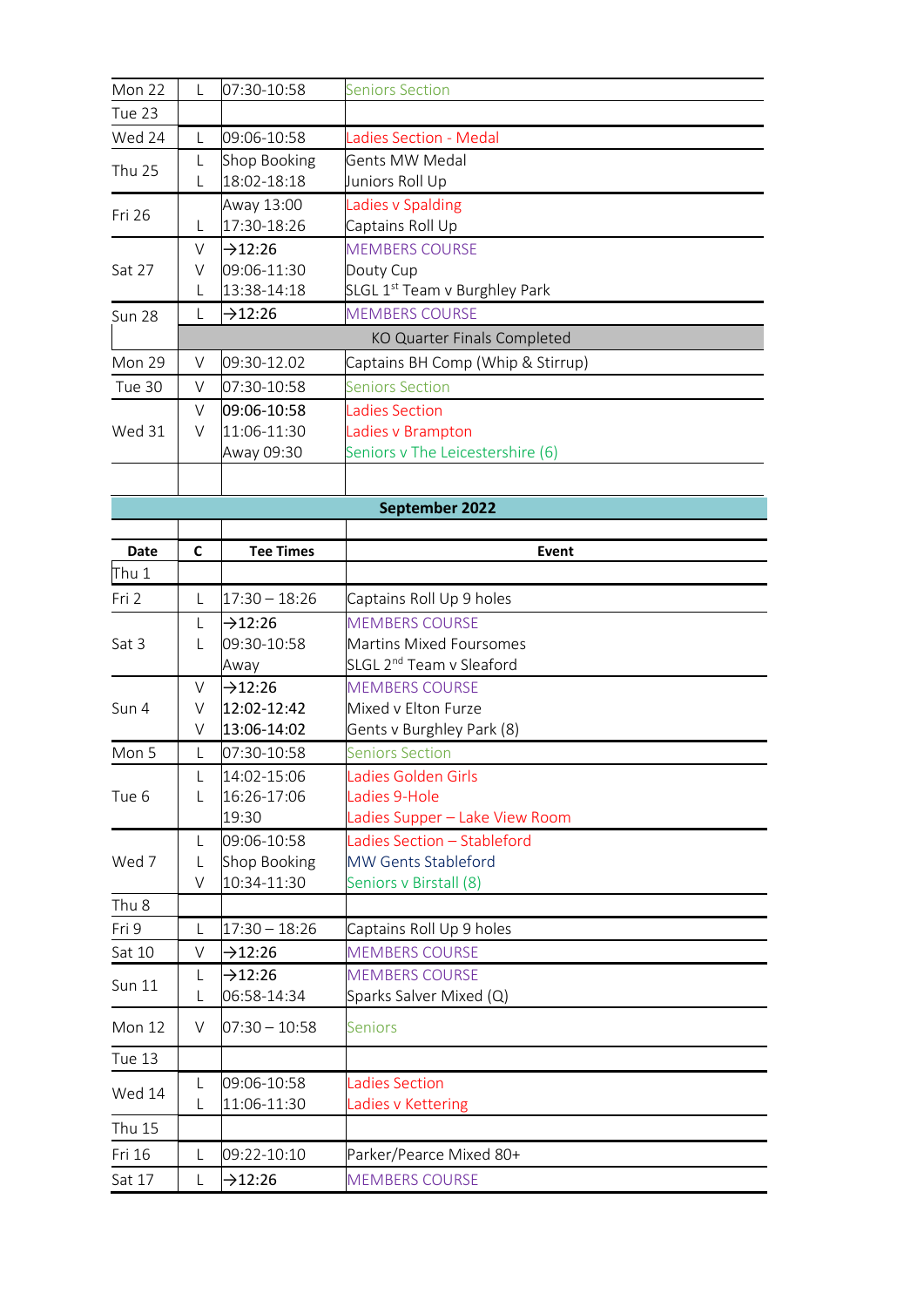|                  | L      | 06:58-14:34                        | Monthly Medal Gents & Ladies                      |
|------------------|--------|------------------------------------|---------------------------------------------------|
|                  |        |                                    | <b>KO Semi Finals Complete</b>                    |
| <b>Sun 18</b>    | V      | $-12:26$                           | <b>MEMBERS COURSE</b>                             |
|                  |        | Away 12:00                         | Mixed v Thorney Lakes (6)                         |
| Mon 19           | L      | 07:30-10:58                        | <b>Seniors Section</b>                            |
| Tue 20           |        |                                    |                                                   |
| Wed 21           | L      | 09:06-10:58                        | Ladies Section – Lady Captain v Lady Vice         |
| <b>Thu 22</b>    | L      | Shop Booking                       | Gents MW Medal                                    |
| Fri 23           |        | <b>ALL DAY</b>                     | Gents Captains Away Day                           |
|                  | L      | $-12:26$                           | <b>MEMBERS COURSE</b>                             |
| Sat 24           | L      | 06:58-14:34                        | Gents Charity Cup/Meadows Travel Charity Cup      |
|                  |        |                                    |                                                   |
| <b>Sun 25</b>    | $\vee$ | $-12:26$                           | <b>MEMBERS COURSE</b><br>Gents v Elton Furze (6)  |
|                  | V      | 11:06-11:46                        | <b>Seniors Section</b>                            |
| Mon 26           | L      | 07:30-10:58                        |                                                   |
| Tue 27           |        |                                    |                                                   |
| Wed 28           | L      | 09:06-10:58                        | Ladies Section - Medal                            |
| <b>Thu 29</b>    |        |                                    |                                                   |
| Fri 30           | L      | 10:02-11:06                        | <b>Bob Ford Past Captains</b>                     |
|                  |        |                                    |                                                   |
|                  |        |                                    | October 2022                                      |
| Date             | C      | <b>Tee Times</b>                   | Event                                             |
| Sat 1            | V      | $-12:26$                           | <b>MEMBERS COURSE</b>                             |
|                  | L      | $-12:26$<br>10:26-12:26            | <b>MEMBERS COURSE</b><br><b>LUGC League Final</b> |
| Sun 2            | L      | Away 11:00                         | Mixed v Belton Park (6)                           |
|                  |        |                                    | <b>KO Finals Complete</b>                         |
|                  |        |                                    |                                                   |
| Mon 3            | V      | 07:30-10:58                        | <b>Seniors Section</b>                            |
| Tue 4            |        |                                    |                                                   |
| Wed 5            |        | 09:06-10:58                        | Ladies Section - Medal                            |
|                  | L      | 11:06-11:30                        | Ladies v Belton Woods                             |
| Thu <sub>6</sub> | L      | Shop Booking                       | <b>Gents MW Medal</b>                             |
| Fri 7            |        |                                    |                                                   |
| Sat 8            | L      | $-12:26$                           | <b>MEMBERS COURSE</b>                             |
|                  | L      | 06:58-14:34                        | Monthly Medal Gents & Ladies                      |
| Sun 9            | V<br>V | $\rightarrow$ 12:26<br>11:06-11:46 | <b>MEMBERS COURSE</b><br>Gents v Spalding (6)     |
| Mon 10           | L      | 07:30-10:58                        | <b>Seniors Section</b>                            |
| Tue 11           |        |                                    |                                                   |
|                  | L      | 09:06-10:58                        | <b>Ladies Section</b>                             |
| Wed 12           | L      | 11:06-11:30                        | Ladies v Peterborough Milton                      |
| <b>Thu 13</b>    |        |                                    |                                                   |
|                  |        |                                    |                                                   |
| Fri 14           |        |                                    |                                                   |
| Sat 15           | V      | $-12:26$                           | <b>MEMBERS COURSE</b>                             |
| <b>Sun 16</b>    | L      | $-12:26$                           | <b>MEMBERS COURSE</b>                             |
|                  | L      | SG                                 | President's Invitation                            |
| Mon 17           | V      | 07:30-10:58                        | <b>Seniors Section</b>                            |
| Tue 18           |        |                                    |                                                   |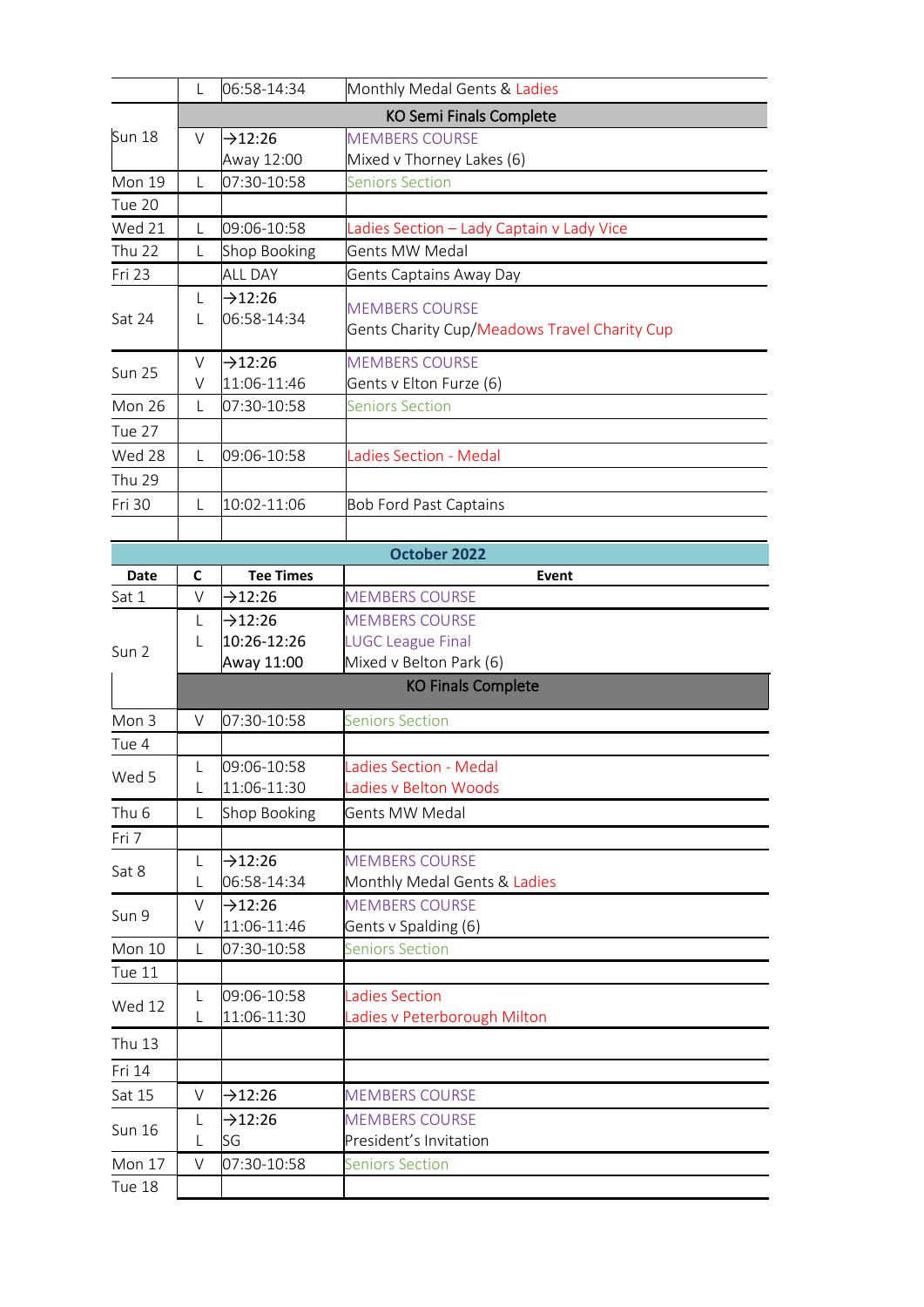| Wed 19           | L           | 09:06-10:26             | <b>Ladies Section</b>             |
|------------------|-------------|-------------------------|-----------------------------------|
|                  | L           | 10:34-11:14             | <b>Barbara Ford Past Captains</b> |
| <b>Thu 20</b>    |             |                         |                                   |
| Fri 21           |             |                         |                                   |
| Sat 22           | $\vee$      | $-12:26$                | <b>MEMBERS COURSE</b>             |
|                  | L           | $-12:26$                | <b>MEMBERS COURSE</b>             |
| <b>Sun 23</b>    | L           | 11:06-11:46             | Gents v Stoke Rochford (6)        |
| Mon 24           | $\vee$      | 07:30-10:58             | <b>Seniors Section</b>            |
| Tue 25           |             |                         |                                   |
| Wed 26           | V           | 09:06-10:58             | Ladies Section - Stableford       |
| <b>Thu 27</b>    |             |                         |                                   |
| Fri 28           |             |                         |                                   |
|                  | L           | $-12:26$                | <b>MEMBERS COURSE</b>             |
| Sat 29           | L           | 10:26-10:50             | Ladies Medal Winners              |
|                  | V           | $-12:26$                | <b>MEMBERS COURSE</b>             |
| <b>Sun 30</b>    | V           | 12:02-12:42             | Mixed v Spalding (6)              |
| Mon 31           | L           | 08:02-10:58             | <b>Seniors Section</b>            |
|                  |             |                         |                                   |
|                  |             |                         | <b>November 2022</b>              |
| Date             | C           | <b>Tee Times</b>        | Event                             |
| Tue 1            |             |                         |                                   |
| Wed 2            | V           | 09:06-10:58             | adies Section                     |
|                  |             |                         |                                   |
| Thu <sub>3</sub> |             |                         |                                   |
| Fri 4            |             |                         |                                   |
| Sat 5            | $\vee$      | $-12:26$                | <b>MEMBERS COURSE</b>             |
| Sun 6            | L           | $-12:26$<br>09:30-10:58 | <b>MEMBERS COURSE</b>             |
|                  | L<br>$\vee$ |                         | Gents Winter League 1             |
| Mon 7            |             | SG 09:00                | Seniors Captain v Vice Captain    |
| Tue 8            |             |                         |                                   |
| Wed 9            | L           | 09:06-10:58             | <b>Ladies Section</b>             |
| Thu 10           |             |                         |                                   |
| Fri 11           |             |                         | PRIZE NIGHT                       |
| Sat 12           | L           | $-12:26$                | <b>MEMBERS COURSE</b>             |
|                  | L           | 09:30-10:26             | Ladies OoM 1                      |
| <b>Sun 13</b>    | $\vee$      | $\rightarrow$ 12:26     | <b>MEMBERS COURSE</b>             |
| Mon 14           | L           | 08:02-10:58             | <b>Seniors Section</b>            |
| Tue 15           |             |                         |                                   |
| <b>Wed 16</b>    | L           | 09:06-10:58             | <b>Ladies Section</b>             |
| <b>Thu 17</b>    |             |                         |                                   |
| Fri 18           |             |                         |                                   |
| Sat 19           | $\vee$      | $-12:26$                | <b>MEMBERS COURSE</b>             |
|                  | V           | 09:30-10:26             | Ladies OoM 2                      |
| <b>Sun 20</b>    | L           | $-212:26$               | <b>MEMBERS COURSE</b>             |
|                  | L           | 09:30-10:58             | Gents Winter League 2             |
| Mon 21           | $\vee$      | 07:30-10:58             | <b>Seniors Section</b>            |
| Tue 22           |             |                         |                                   |
| Wed 23           | L           | 09:06-10:58             | Ladies Section                    |
| <b>Thu 24</b>    |             |                         |                                   |
| Fri 25           |             |                         |                                   |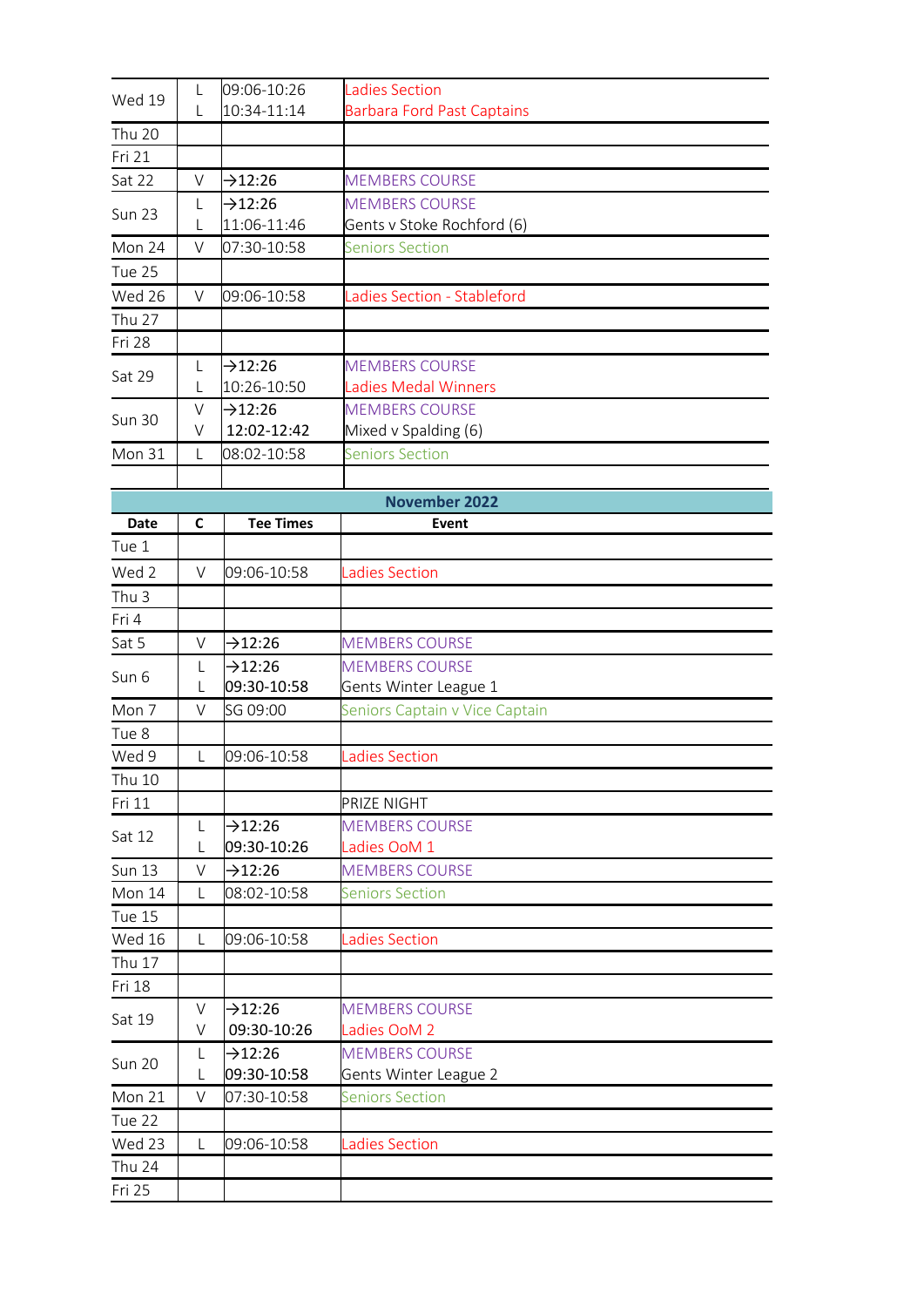| Sat 26           | L            | $-12:26$             | <b>MEMBERS COURSE</b>  |
|------------------|--------------|----------------------|------------------------|
|                  | L            | 09:30-10:26          | Ladies OoM 3           |
| <b>Sun 27</b>    | V            | $-12:26$             | <b>MEMBERS COURSE</b>  |
| Mon 28           | L            | 08:02-10:58          | <b>Seniors Section</b> |
| Tue 29           |              |                      |                        |
| Wed 30           | V            | 09:06-10:58          | Ladies Section         |
|                  |              |                      |                        |
|                  |              |                      | <b>December 2022</b>   |
| <b>Date</b>      | $\mathsf{C}$ | <b>Tee Times</b>     | Event                  |
| Thu 1            |              |                      |                        |
| Fri 2            |              |                      |                        |
| Sat 3            | $\vee$       | $-12:26$             | <b>MEMBERS COURSE</b>  |
| Sun 4            | L            | $-12:26$             | <b>MEMBERS COURSE</b>  |
|                  | L            | 09:06-10:34          | Gents Winter League 3  |
| Mon 5            | V            | 08.02-11:06          | <b>Seniors Section</b> |
| Tue 6            |              |                      | Ladies X'mas Dinner    |
| Wed 7            | V            | 09:06-10:58          | Ladies Section         |
| Thu <sub>8</sub> |              |                      |                        |
| Fri 9            |              |                      |                        |
| Sat 10           | L            | $\rightarrow$ 12:26  | <b>MEMBERS COURSE</b>  |
|                  | L            | 09:30-10:26          | Ladies OoM 4           |
| <b>Sun 11</b>    | $\vee$       | $-12:26$             | <b>MEMBERS COURSE</b>  |
| Mon 12           | L            | 08:02-11:06          | <b>Seniors Section</b> |
| Tue 13           |              |                      |                        |
| Wed 14           | L            | 09:06-11:30          | Ladies Turkey Trot     |
| <b>Thu 15</b>    |              |                      |                        |
| Fri 16           |              |                      |                        |
| Sat 17           | V            | $-12:26$             | <b>MEMBERS COURSE</b>  |
|                  | L            | $-12:26$             | <b>MEMBERS COURSE</b>  |
| <b>Sun 18</b>    | L            | 09:06-10:34          | Gents Winter League 4  |
| Mon 19           | V            | 08:02-11:06          | <b>Seniors Section</b> |
| Tue 20           |              |                      |                        |
| Wed 21           | L            | 09:06-10:58          | <b>Ladies Section</b>  |
| <b>Thu 22</b>    |              |                      |                        |
| Fri 23           |              |                      |                        |
| Sat 24           | $\vee$       | $-12:26$             | <b>MEMBERS COURSE</b>  |
| <b>Sun 25</b>    |              | <b>Course Closed</b> |                        |
| Mon 26           |              |                      |                        |
| Tue 27           | L            | 08:02-11:06          | <b>Seniors Section</b> |
| Wed 28           | $\vee$       | 09:06-10:58          | Ladies Section         |
| <b>Thu 29</b>    |              |                      |                        |
| Fri 30           |              |                      |                        |
|                  |              |                      |                        |
| Sat 31           | V            | $\rightarrow$ 12:26  | <b>MEMBERS COURSE</b>  |
|                  |              |                      |                        |
|                  |              |                      | <b>January 2023</b>    |
| Date             | C            | Time                 | Event                  |
| Sun 1            | L            | $-12:26$             | <b>MEMBERS COURSE</b>  |
| Mon 2            |              | $08:02 - 11:06$      | <b>Seniors Section</b> |
| Tue 3            |              |                      |                        |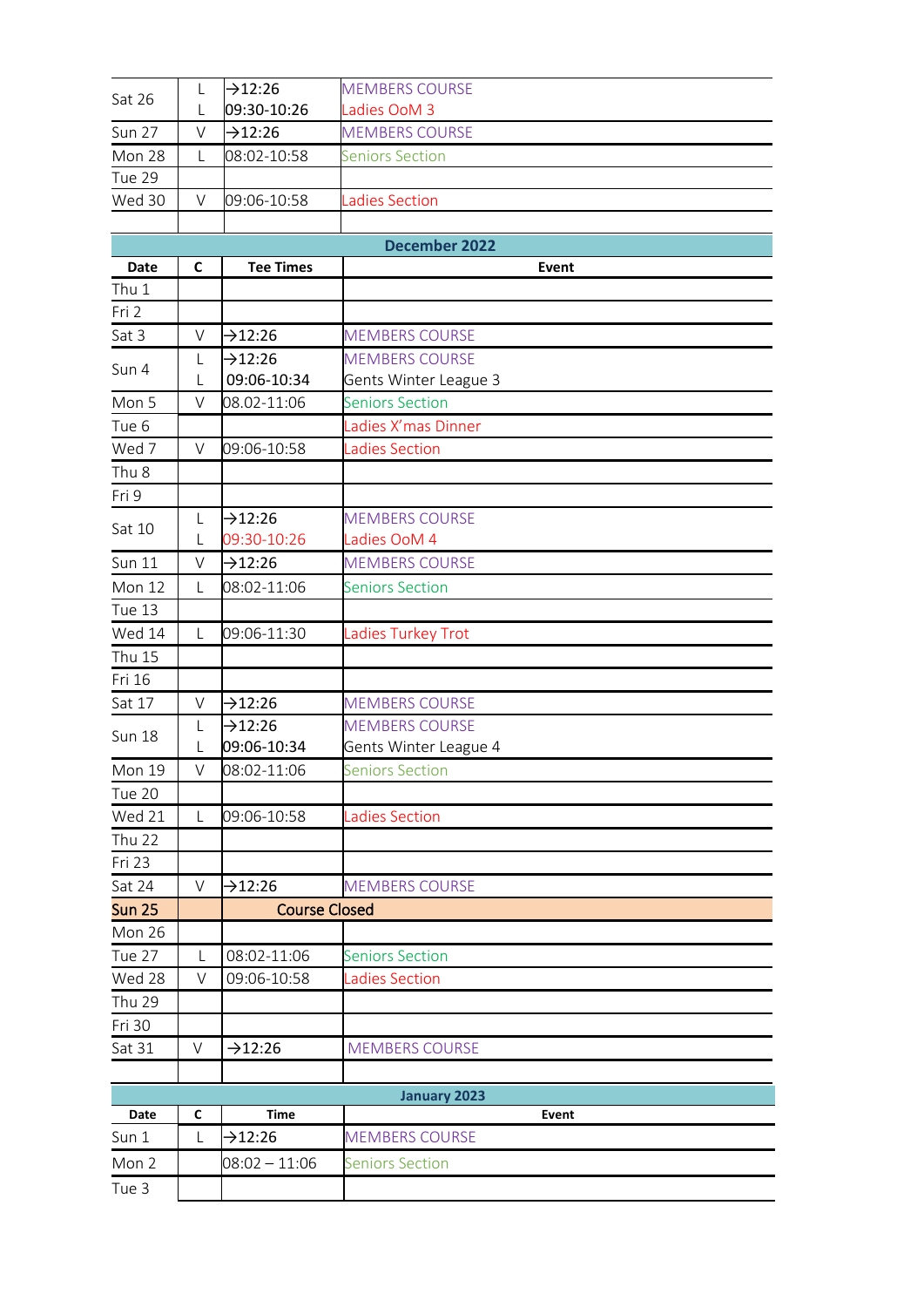| Wed 4         |   | $09:06 - 10:58$ | <b>Ladies Section</b>  |
|---------------|---|-----------------|------------------------|
| Thu 5         |   |                 |                        |
| Fri 6         |   |                 |                        |
| Sat 7         | L | 09:30-10:26     | Ladies OoM 5           |
| Sun 8         |   |                 |                        |
| Mon 9         |   | 08:02-11:06     | <b>Seniors Section</b> |
| Tue 10        |   |                 |                        |
| Wed 11        |   | $09:06 - 10:58$ | <b>Ladies Section</b>  |
| <b>Thu 12</b> |   |                 |                        |
| Fri 13        |   |                 |                        |
| Sat 14        | V | 09:30-10:58     | Gents Winter League 5  |
| <b>Sun 15</b> | L | 09:30-10:26     | Ladies OoM 6           |
| Mon 16        |   | $08:02 - 11:06$ | <b>Seniors Section</b> |
| Tue 17        |   |                 |                        |
| Wed 18        |   | $09:06 - 10:58$ | <b>Ladies Section</b>  |
| <b>Thu 19</b> |   |                 |                        |
| Fri 20        |   |                 |                        |
| Sat 21        |   |                 |                        |
| Sun 22        | L | 09:30-10:26     | Ladies OoM 7           |
| Mon 23        |   | $08:02 - 11:06$ | <b>Seniors Section</b> |
| Tue 24        |   |                 |                        |
| Wed 25        |   | 09:06-10:58     | <b>Ladies Section</b>  |
| <b>Thu 26</b> |   |                 |                        |
| Fri 27        |   |                 |                        |
| Sat 28        |   |                 |                        |
| <b>Sun 29</b> | V | 09:30-10:58     | Gents Winter League 6  |
| Mon 30        |   | 08:02-11:06     | <b>Seniors Section</b> |
| Tue 31        |   |                 |                        |

|               |              |                  | February 2023                      |
|---------------|--------------|------------------|------------------------------------|
| Date          | $\mathsf{C}$ | <b>Tee Times</b> | Event                              |
| Wed 1         |              | 09:06-10:58      | Ladies Section                     |
| Thu 2         |              |                  |                                    |
| Fri 3         |              |                  |                                    |
| Sat 4         |              |                  |                                    |
| Sun 5         | V            | 09:30-10:26      | Ladies OoM 8                       |
| Mon 6         |              | 08:02-11:06      | <b>Seniors Section</b>             |
| Tue 7         |              |                  |                                    |
| Wed 8         |              | 09:06-10:58      | <b>Ladies Section</b>              |
| Thu 9         |              |                  |                                    |
| Fri 10        |              |                  |                                    |
| Sat 11        | V            | 09:30-9:54       | Gents Winter League Quarter Finals |
| <b>Sun 12</b> | L            | 09:30-10:26      | Ladies OoM 9                       |
| Mon 13        |              | 08:02-11:06      | <b>Seniors Section</b>             |
| Tue 14        |              |                  |                                    |
| <b>Wed 15</b> |              | 09:06-10:58      | <b>Ladies Section</b>              |
| Thu 16        |              |                  |                                    |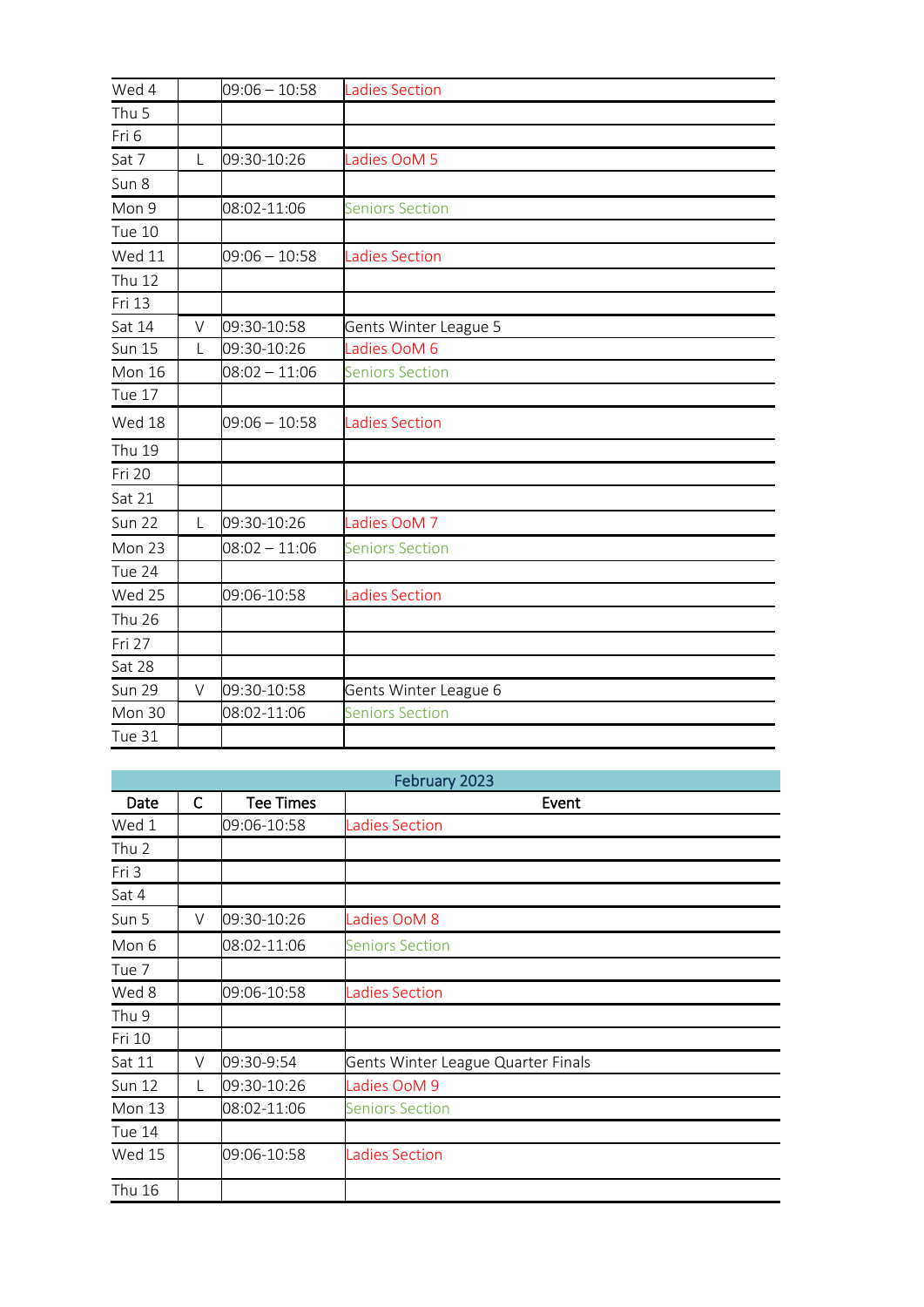| Fri 17        |   |             |                                 |
|---------------|---|-------------|---------------------------------|
| Sat 18        |   | 09:30-10:26 | Ladies OoM 10                   |
| <b>Sun 19</b> |   |             |                                 |
| <b>Mon 20</b> |   | 08:02-11:06 | <b>Seniors Section</b>          |
| Tue 21        |   |             |                                 |
| Wed 22        |   | 09:06-10:58 | <b>Ladies Section</b>           |
| <b>Thu 23</b> |   |             |                                 |
| Fri 24        |   |             |                                 |
| Sat 25        | V | 09:30-10:26 | Ladies OoM 11                   |
| <b>Sun 26</b> |   | 09:30-9:38  | Gents Winter League Semi Finals |
| Mon 27        |   | 08:02-11:06 | <b>Seniors Section</b>          |
| Tue 28        |   |             |                                 |
|               |   |             |                                 |

|                      |              |                  | <b>March 2023</b>          |
|----------------------|--------------|------------------|----------------------------|
| Date                 | $\mathsf{C}$ | <b>Tee Times</b> | Event                      |
| Wed 1                |              | 09:06-10:58      | Ladies Section             |
| Thu <sub>2</sub>     |              |                  |                            |
| Fri 3                |              |                  |                            |
| Sat 4                |              |                  | Captains Drive In          |
| Sun 5                |              |                  |                            |
| Mon 6                |              | 08:02-11:06      | <b>Seniors Section</b>     |
| Tue 7                |              |                  |                            |
| Wed 8                |              | 09:06-10:58      | Ladies Section             |
| Thu 9                |              |                  |                            |
| Fri 10               |              |                  |                            |
| Sat 11               |              |                  |                            |
| <b>Sun 12</b>        | L            | 09:30            | Gents Winter League Finals |
| Mon 13               |              | 08:02-11:06      | <b>Seniors Section</b>     |
| Tue 14               |              |                  |                            |
| $\overline{W}$ ed 15 |              | 09:06-10:58      | <b>Ladies Section</b>      |
| <b>Thu 16</b>        |              |                  |                            |
| Fri 17               |              |                  |                            |
| Sat 18               |              |                  |                            |
| <b>Sun 19</b>        |              |                  |                            |
| Mon 20               |              | 08:02-11:06      | <b>Seniors Section</b>     |
| Tue 21               |              |                  |                            |
| Wed 22               |              | 09:06-10:58      | <b>Ladies Section</b>      |
| <b>Thu 23</b>        |              |                  |                            |
| Fri 24               |              |                  |                            |
| Sat 25               |              |                  |                            |
| Sun 26               |              |                  |                            |
| Mon 27               |              | 08:02-11:06      | <b>Seniors Section</b>     |
| Tue 28               |              |                  |                            |
| Wed 29               |              | 09:06-10:58      | <b>Ladies Section</b>      |